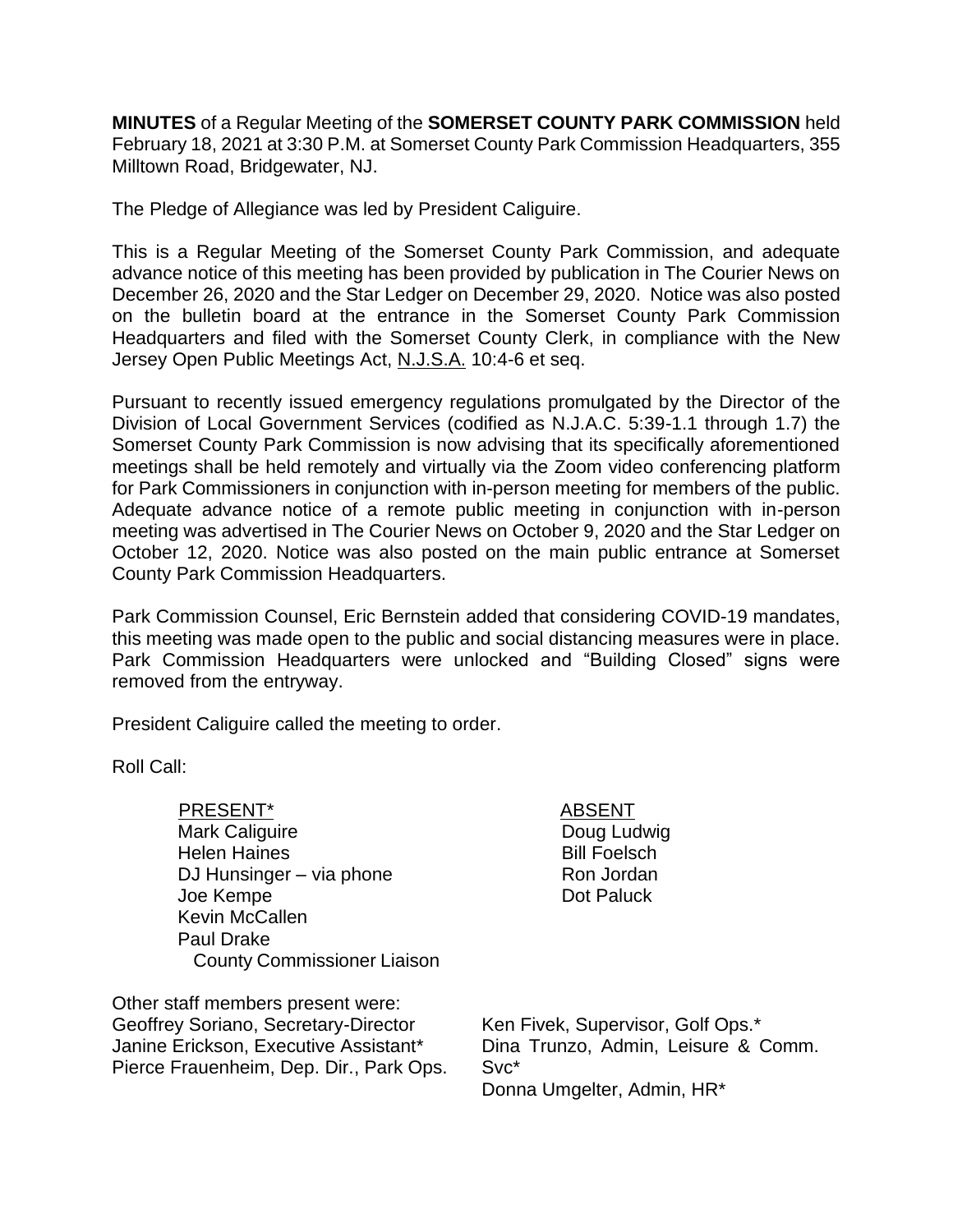\*Participated via video conference. In light of the current COVID-19 mandates, Commissioners, Counsel, Public Relations, and Senior Management staff were asked to participate in this meeting remotely.

Also in attendance via video conference: Eric Bernstein, Legal Counsel.

# **PRESENTATION OF SERVICE AWARDS**

Lesley Boyd earned a service award for 20 years of service. The in-person presentation of service awards has been postponed at this time.

# **APPROVAL OF THE MINUTES**

President Caliguire called for the approval of the minutes of the regular meeting held on January 28, 2021. Moved by Commissioner McCallen; seconded by Commissioner Haines. YEAS: Commissioners Haines, Hunsinger, McCallen, and President Caliguire. ABSTAIN: Commissioner Kempe NAYES: None. ABSENT: Commissioners Foelsch, Jordan, Ludwig, and Paluck.

## **SWEARING IN OF COMMISSIONERS**

Park Commission Attorney, Eric Bernstein administered the oath of office to Joseph Kempe for his appointment as Park Commissioner.

# **APPROVAL OF BILLS FOR PAYMENT**

The following resolutions were moved by Commissioner McCallen; seconded by Commissioner Haines. YEAS: Commissioners Haines, Hunsinger, Kempe, McCallen, and President Caliguire. NAYES: None. ABSENT: Commissioner Foelsch, Jordan, Ludwig, and Paluck.

# **Resolution R21-031 – Emergency Transfer of Appropriations**

Resolution authorizes an emergency transfer of temporary budget appropriations.

### **Resolution R21-032 – Payment of Claims**

Resolution authorizes payment of claims in the amount of \$1,838,072.12 comprised of Claims in the amount of \$1,134,022.71, Other Expenses in the amount of \$42,376.91, and Salaries and Wages in the amount of \$661,672.50 for the period of January 28, 2021 through February 17, 2021.

# **Resolution R21-033 – Refund of Recreation Fees**

Resolution authorizes refund of recreation fees.

# **Resolution R21-034 – Payment of Confirming Orders**

Resolution authorizes the payment of confirming orders totaling \$20,395.26.

## **Resolution R21-035 – Authorizing Additional Funding for Previously Awarded Contracts (Golf)**

Resolution authorizes additional funds for previously awarded contracts.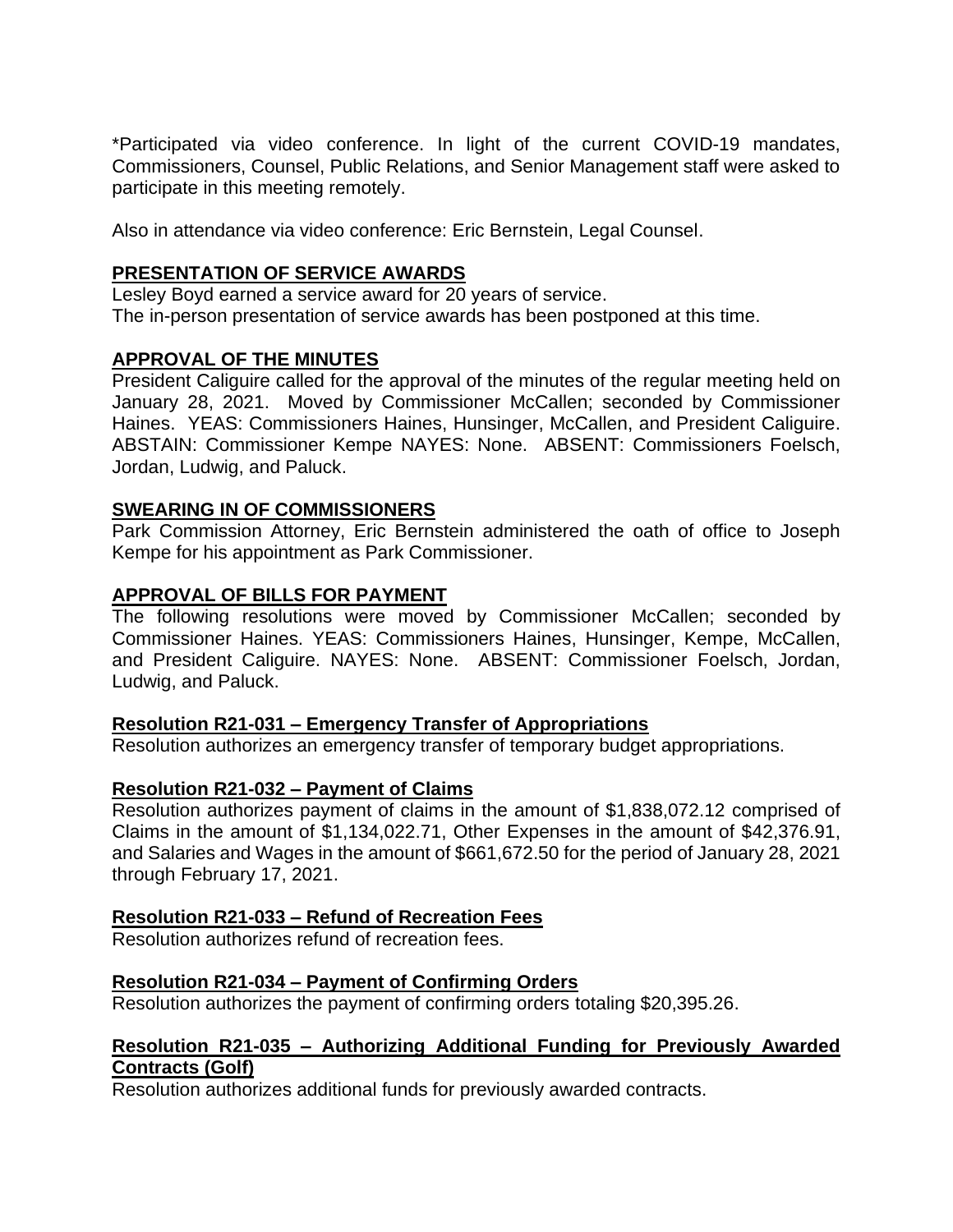# **Resolution R21-036 – Authorizing Additional Funding for Previously Awarded Contracts (Park Operations)**

Resolution authorizes additional funds for previously awarded contracts.

## **Resolution R21-037 – Authorizing Additional Funding for Previously Awarded Contracts (Pending Requisition)**

Resolution authorizes additional funds for previously awarded contracts.

## **Resolution R21-038 – Amending and Cancelling Certification of Funds for Previously Awarded Contracts**

Resolution cancels and amends certification of funds for previously awarded contracts.

# **DIRECTOR'S REPORT**

Director Soriano submitted a report for the month of February 2021.

Director Soriano reiterated information contained in his report regarding a recent meeting of the Leisure Services Committee and their decisions regarding the following programs, events, and facility openings:

The Committee decided that the Fourth of July Celebration would not be held this year. The option to hold the summer concert series remains open pending the easing of COVID-19 outdoor gathering restrictions. The Arbor Day Give-Away and the Rose Day Festival will not be held this year. The opening of the Warrenbrook pool is tabled pending receipt of further information. The Colonial Park Spray Park will be open, and participation will be limited and made through a reservation system. Park Commission Tennis Courts will be opened and staffed, and programming will be reinstated. Outdoor programming at the EEC will also be reinstated with limited participation as warranted.

# **CONSENT AGENDA**

# **RESOLUTIONS**

The following resolutions were moved by Commissioner McCallen; seconded by Commissioner Haines. YEAS: Commissioners Haines, Hunsinger, Kempe, McCallen, and President Caliguire. NAYES: None. ABSENT: Commissioner Foelsch, Jordan, Ludwig, and Paluck.

# **Resolution R21-039 – Designating Custodian of Petty Cash Funds**

Resolution designates Darren Powell as custodian of petty cash for the Park Ranger department.

# **Resolution R21-040 – Authorizing use of County Contract for Purchase of Parts and Repairs for: Commercial Lawn, Park and Golf Course Equipment**

Resolution authorizes purchases from Finch Services, Central Jersey Nurseries, Turf Equipment and Supply, and Cherry Valley Tractor Sales with costs not to exceed \$8,000.00.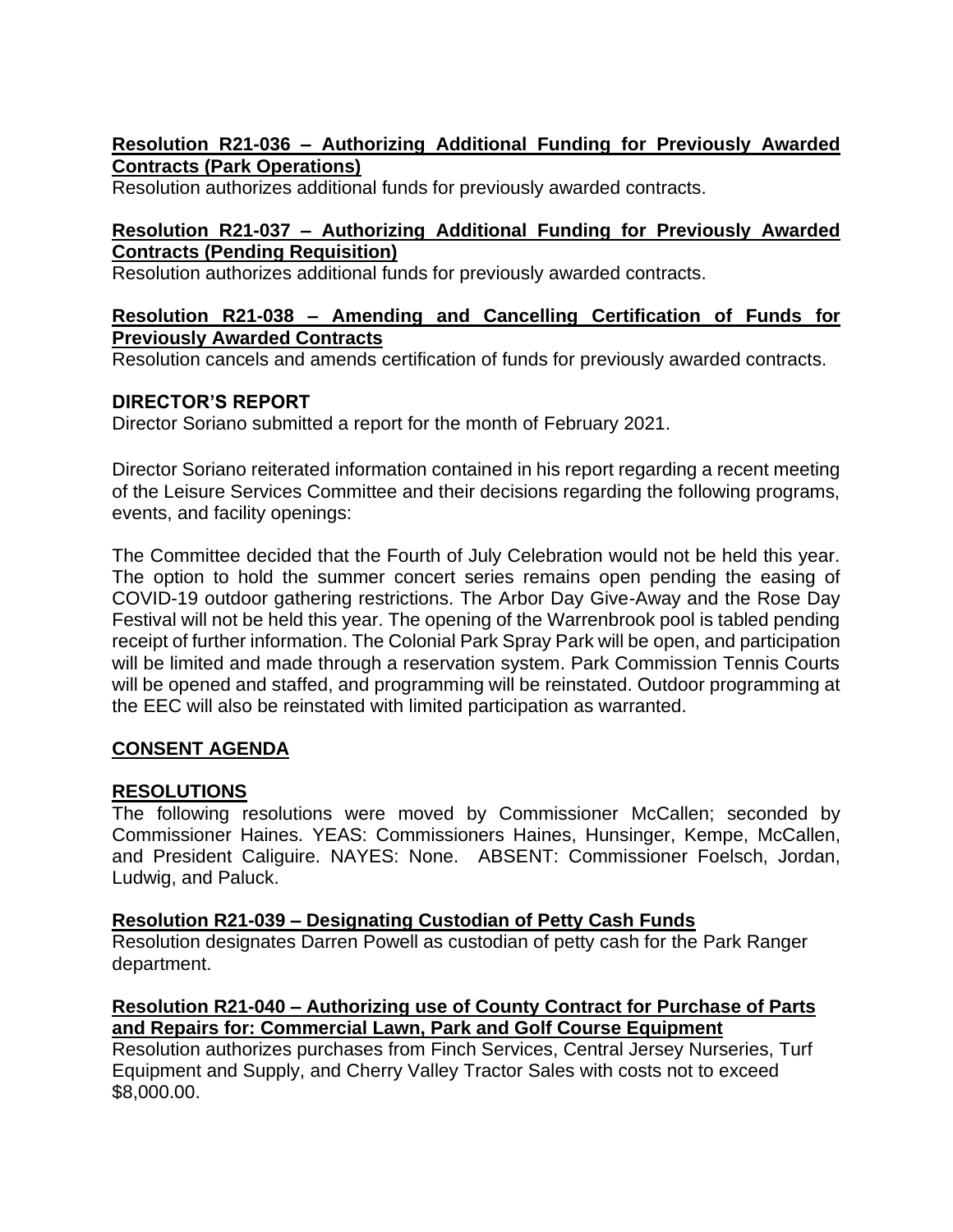# **Resolution R21-041 – Awarding Contract for Purchase of Turfhound Tee Surface Mats**

Resolution authorizes purchase from TurfHound with cost not to exceed \$72,000.00.

# **Resolution R21-042 – Awarding Contract for Purchase of Two (2) Tournament XL7000 Ultra-Wide Greensrollers**

Resolution authorizes purchase from MTE Turf Equipment with cost not to exceed \$39,012.80.

## **COMMITTEE REPORTS**

## **CFO's Report**

Commissioner Hunsinger, Chair of the Committee, submitted a report for the month of January 2021.

#### **HUMAN RESOURCES**

Commissioner Haines, Chair of the Committee, submitted a report for the month of January 2021.

#### **LEISURE SERVICES**

Commissioner Hunsinger, Chair of the Committee, submitted a report for the month of January 2021.

### **GOLF MANAGEMENT**

Commissioner Paluck, Chair of the Committee, submitted a report for the month of January 2021.

Ken Fivek, Supervisor, Golf Operations stated that first President's Day Golf Gift Card Sale event took place February  $13<sup>th</sup>$  through February  $15<sup>th</sup>$  and grossed more than \$500,000 in sales.

### **INFORMATION MANAGEMENT**

Commissioner McCallen, Chair of the Committee, submitted a report for the month of January 2021.

Director Soriano explained that he is working with the County IT department to create an arrangement whereby the County would oversee the Park Commission Information Management (IM) department. Doing so, would eliminate the need for the Park Commission to replace the vacant IM Manager position.

### **VISITOR SERVICES**

Commissioner Haines, Chair of the Committee, submitted a report for the month of January 2021.

### **PROPERTY MANAGEMENT**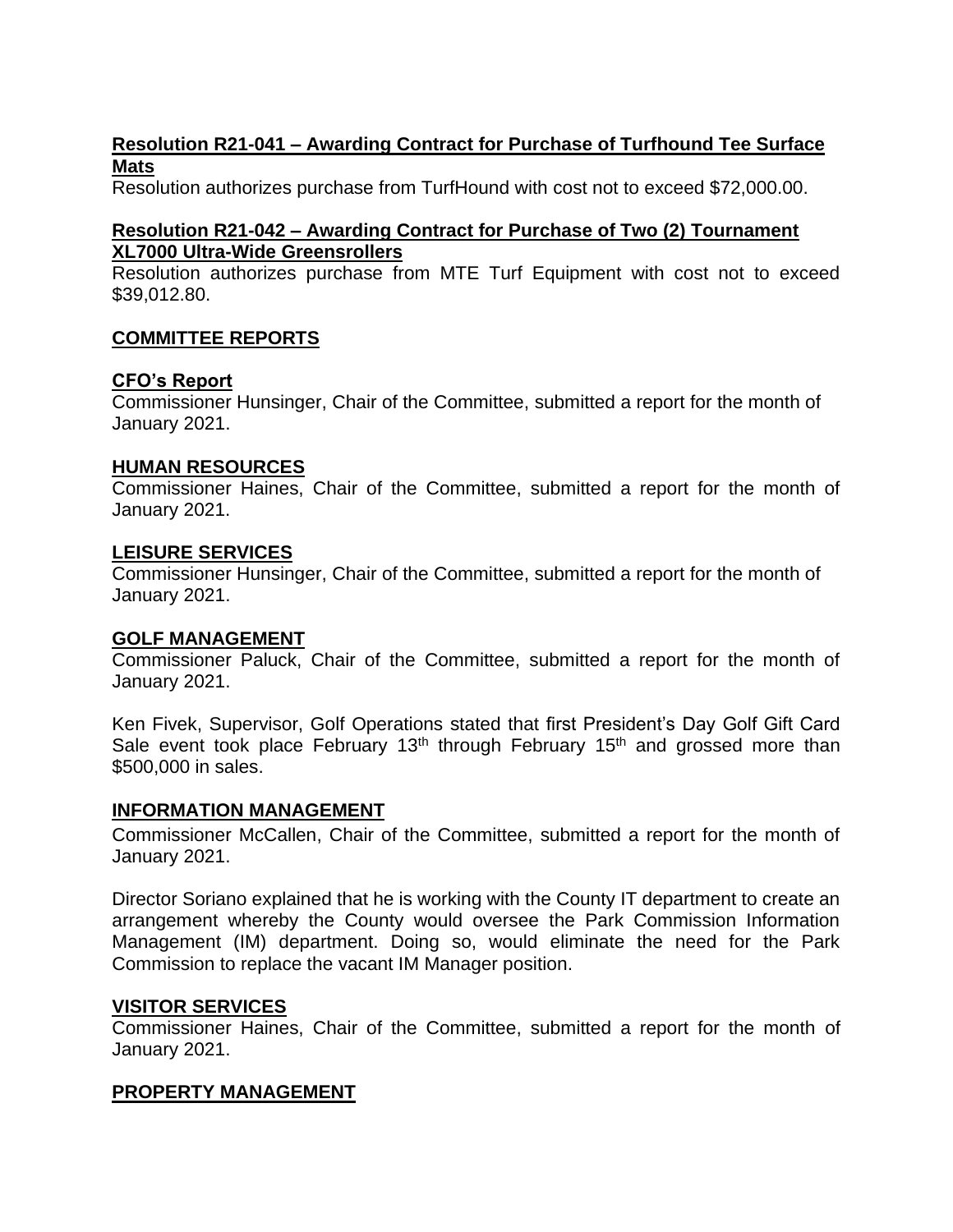There was no Property Management report.

#### **PLANNING AND LAND ACQUISITION**

Commissioner Haines, Chair of the Committee, submitted a report for January 2021.

Director Soriano met with Park Commission senior management team to review preliminary 2021 requests for funding from the Open Space Trust fund and the Capital fund. Director Soriano will schedule a meeting with the subcommittee to review proposed requests.

### **CAPITAL FACILIITES – CONSTRUCTION and ENGINEERING**

Commissioner McCallen, Chair of the Committee, submitted a report for January 2021.

### **PARK MAINTENANCE & HORTICULTURE**

Commissioner Hunsinger, Chair of the Committee, submitted a report for January 2021.

Pierce Frauenheim, Deputy Director, Park Operations, reported that staff has been clearing snow in priority areas around park facilities resulting from the recent snow storms.

#### **AUDIT COMMITTEE**

There was no audit report.

#### **COUNTY COMMISSIONER REPORT**

County Commissioner Drake reported that County Commissioners are working on a plan to identify county locations best suited for the installation of charging stations for electric cars. County Commissioner Drake stated that park/golf course locations will be included in the review of potential installation sites. The Agricultural Board is researching the notion of adding deer fencing or other props to open space parcels to decrease deer damage. Finally, County Commissioner Drake stated that programs may be coming available to provide capital improvement funding for trails and sidewalks; which would be of benefit to the Park Commission.

#### **OLD BUSINESS**

There was no old business for discussion.

#### **NEW BUSINESS**

Director Soriano presented Commissioners with a revised Facilities Use Policy which included suggested changes for the use of golf course facilities by seasonal staff. The offering of free golf to seasonal staff has been practice at the Park Commission but was suspended in 2020 and never rightfully enforced based on the previous policy. Director Soriano stated that such offering is beneficial for attracting seasonal staff, but the guidelines needed to be tightened and clarified. Director Soriano asked that Commissioners review the revised policy and if amenable, the policy will be added to the agenda for the March Park Commission Meeting. Commissioner Hunsinger stated he would like policy to include authority given to the Director to suspend said privileges as